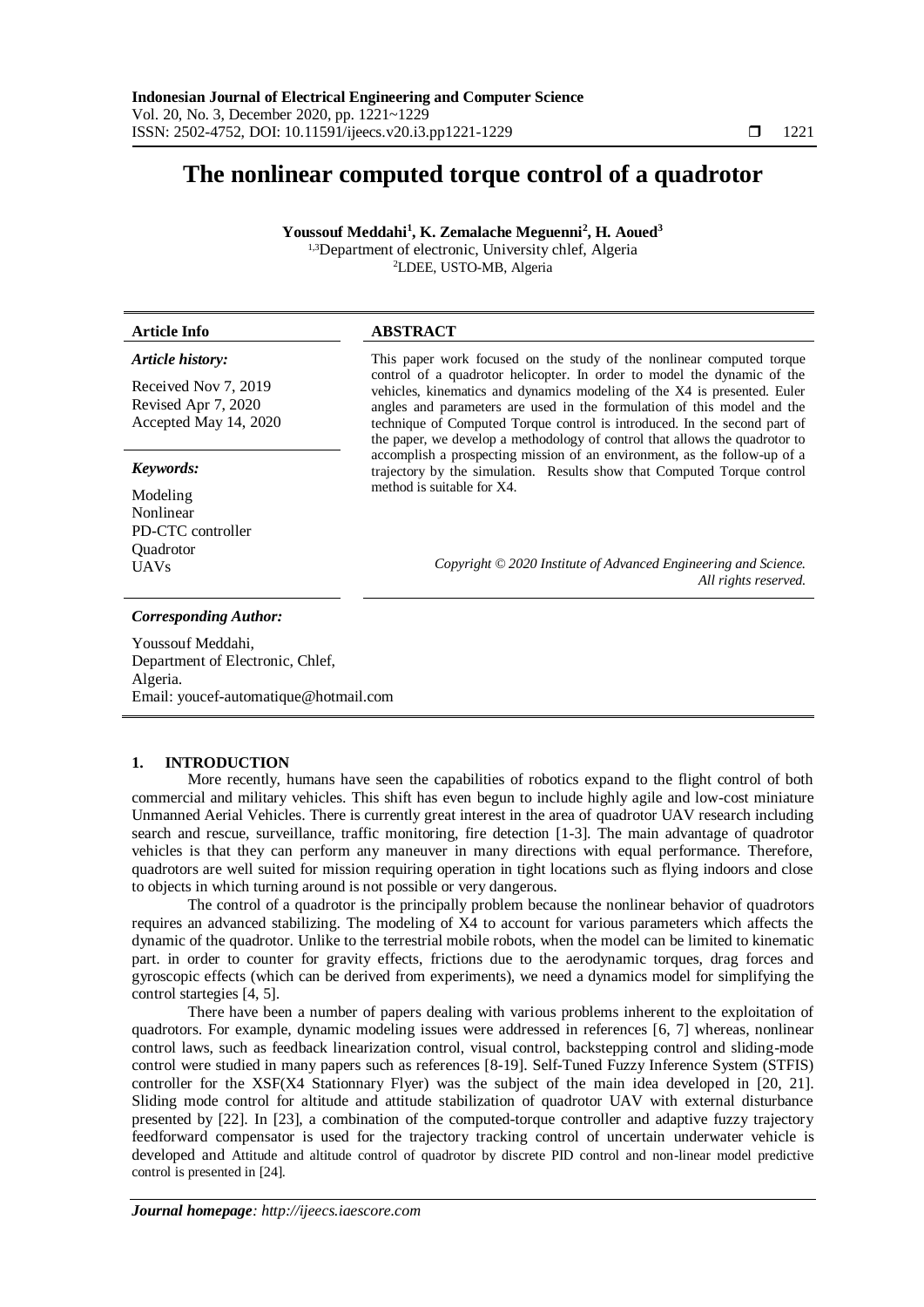In this paper, the complete model (kinematic and dynamic) of the quadrotor helicopter is presented, based on the Newton-Euler approach with analysis of gravity, aerodynamics, damping and thrust. This model is developing by [2, 4, 25]. The main objective of this article is the synthesis of stabilizing control laws in terms of translation and orientation for the X4. It's a vehicle has the difficulty of the control because its complex, non-linear dynamics, multivariable, of coupled nature, particularly in its operation and sensitivity to the external disturbance. The PD-CTC controller is proposed to solve this problem (control). The control strategy is based on the decomposition of the original system into two subsystems: the first concerns the position control while the second is to control orientation and the velocity.

The quadrotor is composed of four rotors in a cross configuration, this cross structure is quite thin and light, which will guarantee robustness by ensuring the mechanical links for the motors, for reasons to simplifying the model; the axes of propellers are fixed in parallel and each propeller is combined with a motor, these configurations will help us to maneuver the quadrotor just by varying the speed of propellers.

The most important thing in this configuration that the pair front-rear propellers rotate counter clockwise while the left-right one rotates clockwise that removes the need for a tail rotor (needed in the classic helicopter), in the hovering condition, all the propellers must have the same speed. In Figure 1 a block diagram of the quadrotor structure is presented in black, the fixed-body B-frame is shown in green and in blue is represented the angular speed of the propellers.in addition to the name of the velocity variable, for each propeller, two arrows are drawn: the curved one represents the direction of rotation and the second represents the velocity. In order to perform a stationary flight(hovering), the propellers must rotate at the same speed for countering the acceleration due to the gravity, as depicted in Figure 1.

The quadrotor is equipped just with four rotors so for controlling the engine, we have to choose a number of freedoms that correspond to the number of actuators so for our case we were choose 3 dgrees of freedom which are roll angle, pitch angle, yaw angle. The quadrotor can perform four basic movements which allow this engine to reach a certain altitude (targets); the principal movements are described:

Throttle (U1): this command is provided by increasing (or decreasing) all the propeller speeds by the same amounts  $\Delta_A$  like in Figure 2, where  $\Omega_H$  is the speed of propellers.it leads to a vertical force which raises or lowers the quadrotor, the amount  $\Delta_A$  must be too small because the model would eventually influenced by strong non linearities or saturations.

Roll (U2): this command is provided by increasing (or decreasing) the left propeller speed and inverse operation for the right one. It deals with the torque around the  $x_R$  axis. The amounts  $\Delta_A$  and  $\Delta_B$  in the Figure 3 must be equals for the same reasons mentioned above and also to maintain the vertical thrust unchanged.

Pitch (U3): this command is similar to the roll and is provided by increasing (or decreasing) the rear propeller speed and inverse operation for the front one.it leads to a torque around the  $y_B$  axis. The positive amounts  $\Delta_A$  and  $\Delta_B$  are chosen to maintain the vertical thrust unchanged and can't be too large as in Figure 4.



Figure 1. Simplified quadrotor Figure 2. Throttle movement.







Figure 3. Roll movement Figure 4. Pitch movement

Yaw (U4): this command is provided by increasing (or decreasing) the front-rear propellers speed and the inverse operation for the left-right pair.it leads to a torque with respect to the  $z<sub>R</sub> axis$ , hence the front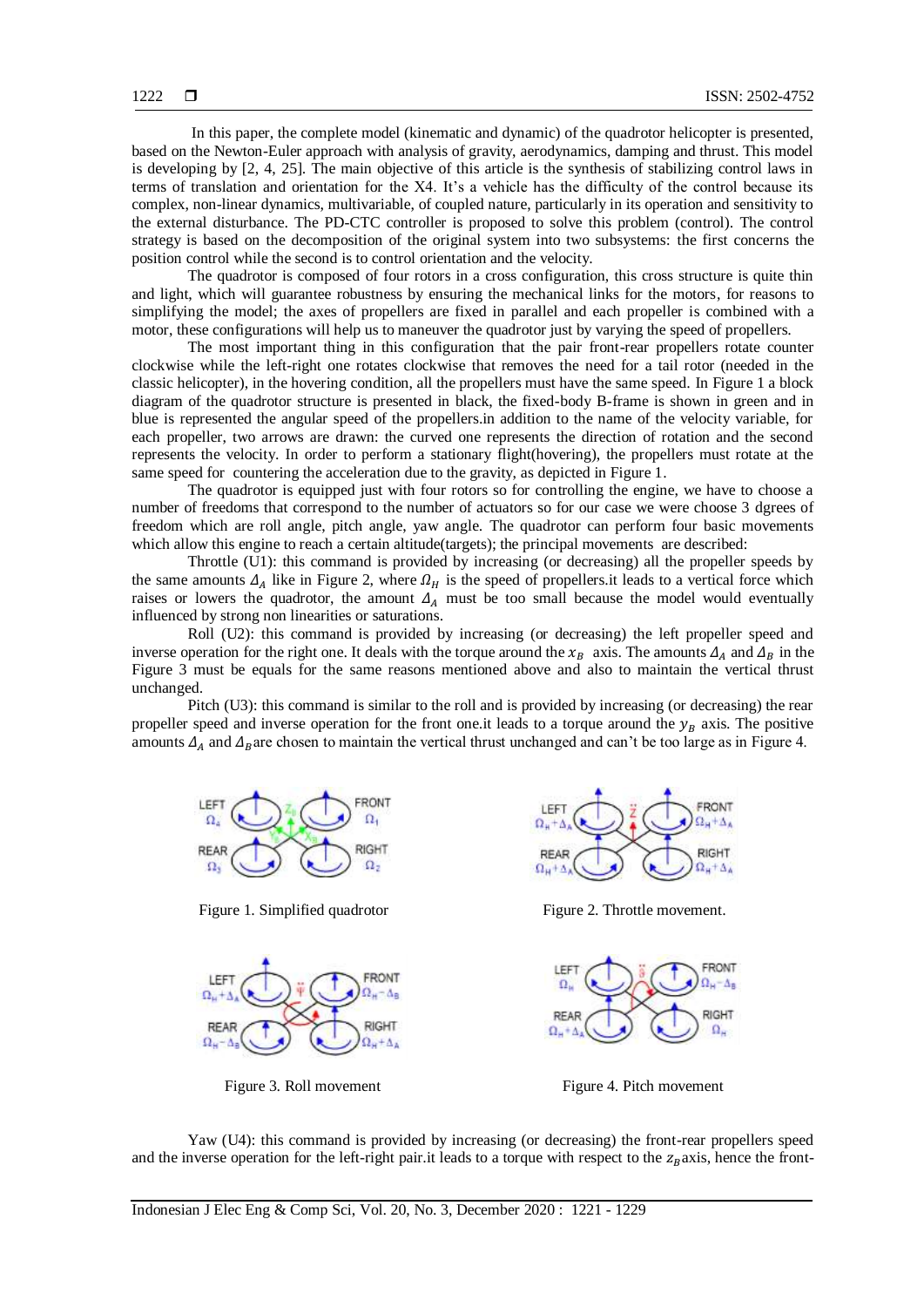rear couple rotate counter clockwise and the left-right one rotate clockwise. The same technic for  $\Delta_A$ and  $\Delta_R$  that are chosen to maintain the vertical thrust unchanged and they can't be too large as shown in the Figure 5.



Figure 5. Yaw movement

# **2. QUADROTOR MODELING**

In this section, we will describe the reference frames and coordinate systems which will served to extract the positions and orientations of quadrotor.A transformation matrix between these coordinate systems is developed for the following reasons:

- Newton's equations of motion are given in the body coordinate frame.

- Aerodynamics forces and torques are applied in the earth frame.

Unlike GPS which is used to measure position, ground speed and course angle with respect to the earth frame,the on-board sensors like accelerometers and gyroscopes are used for gathering information in the body frame. for trajectory planification missions, all the collected information have to been transformed in the inertial frame. To switch from one coordinate frame to another, two basic operations are performed: rotations and translations.

As described in [2-4] the details of dynamic model of the quadrotor will not be discussed in this paper again.for reasons cited previously, we will consider two frames; earth frame and a body frame whose origin is in the center of mass of our engine, see Figure 1. The attitude vector of the quadrotor is given by the roll, pitch and yaw angles, forming the vector  $\Omega^T = (\phi, \theta, \psi)$  however the position of the vehicle in the inertial frame is given by the position vector  $r^T = (x, y, z)$ . Conservation of momentum and angular momentum laws are used to extract the dynamic model of the quadrotor, considering the applied forces and torques into account [4, 26]. The thrust force generated by rotori,  $i = 1, 2, 3, 4$  is  $F_i = b * w_i^2$  with the thrust factor band the rotor speed $w_i$ , and the law of conservation of momentum yields;

$$
\dot{r} = g. \begin{pmatrix} 0 \\ 0 \\ 1 \end{pmatrix} - R(\Omega). \frac{b}{m} \sum_{i=1}^{4} w_i^2 \begin{pmatrix} 0 \\ 0 \\ 1 \end{pmatrix}
$$
 (1)

Herein, $R(\Omega)$  is a suitable rotation matrix and mis the mass of quadrotor. With the inertia matrix I (a pure diagonal matrix with the inertias  $I_x$ ,  $I_y$  and  $I_z$  on the main diagonal), the rotor inertial<sub>R</sub>, the vectorMof the torque applied to the vehicle's body and the vector  $M_G$  of the gyroscopic torques of the rotors, the law of conservation of angular momentum yields:

$$
I\dot{\Omega} = -(\dot{\Omega} \times I\dot{\Omega}) - M_G + M \tag{2}
$$

The vector  $M$  is defined as;

$$
M = \begin{pmatrix} Lb(w_2^2 - w_4^2) \\ Lb(w_1^2 - w_3^2) \\ d(w_1^2 - w_2^2 + w_3^2 - w_4^2) \end{pmatrix}
$$
 (3)

With the drag coefficient dand the length  $L$  of the lever. The gyroscopic torques caused by rotations of the vehicle with rotating rotors are:

$$
M_G = I_R \left( \dot{\Omega} \times \begin{pmatrix} 0 \\ 0 \\ 1 \end{pmatrix} \right) . (w_1 - w_2 + w_3 - w_4)
$$
 (4)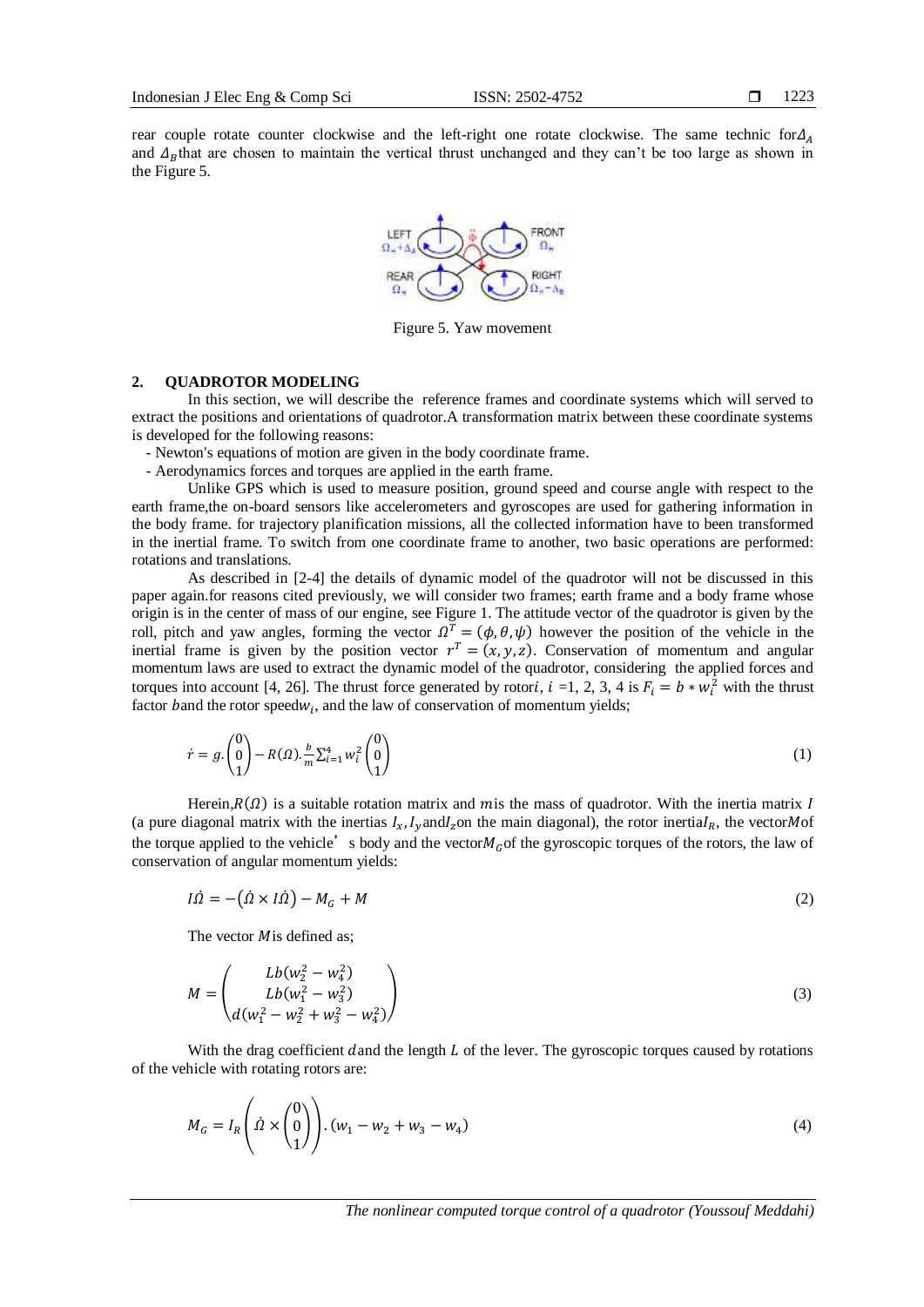The four rotational velocities  $w_i$  of the rotors are the real input variables of the vehicle, but for a simplification of the model, the following substitute input variables are defined:

$$
\begin{cases}\n u_1 = b \left( w_1^2 + w_2^2 + w_3^2 + w_4^2 \right) \\
 u_2 = b \left( w_2^2 - w_4^2 \right) \\
 u_3 = b \left( w_1^2 - w_3^2 \right) \\
 u_4 = d \left( w_1^2 - w_2^2 + w_3^2 - w_4^2 \right)\n\end{cases} \tag{5}
$$

Defining:  $u^T = (u_1, u_2, u_3, u_4)$  and  $(w_1 - w_2 + w_3 - w_4) = g(u)$  and introducing the vector of state variables:  $x^T = (\dot{x}, \dot{y}, \dot{z}, \phi, \theta, \psi, \dot{\phi}, \dot{\theta}, \dot{\psi})$  evaluation of (1) until (5) yields the following state variable model:

$$
\begin{bmatrix}\n-(\cos x_4 \sin x_5 \cos x_6 + \sin x_4 \sin x_6) \cdot \frac{u_1}{m} \\
-(\cos x_4 \sin x_5 \sin x_6 - \sin x_4 \cos x_6) \cdot \frac{u_1}{m} \\
g - (\cos x_4 \cos x_5) \cdot \frac{u_1}{m} \\
x_7 \\
x_8 \\
x_9 \\
x_8x_9 I_1 - \frac{I_R}{I_x} x_8 g (u) + \frac{L}{I_x} u_2 \\
x_7x_9 I_2 + \frac{I_R}{I_y} x_7 g (u) + \frac{L}{I_y} u_3 \\
x_7x_8 I_3 + \frac{1}{I_z} u_4\n\end{bmatrix}
$$
\n(6)

Herein, we use the abbreviations  $I_1 = \frac{(I_y - I_z)}{I_z}$  $\frac{I_z - I_z}{I_x}$ ,  $I_z = \frac{(I_z - I_x)}{I_y}$  $\frac{(-I_x)}{I_y}$  and  $I_3 = \frac{(I_x - I_y)}{I_z}$  $\frac{qy}{I_z}$ , in order to study the dynamic behavior of the quadrotor a 3DOF model is designed in Matlab and the open loop response is shown in the Figure 6.



Figure 6. Open loop response of the quadrotor

From the Figure 6 we see that the system is unstable and diverges to the saturation that is introduced to counterbalance the problem of gimbal lock (the angles orientation must be limited to 90degrees in order to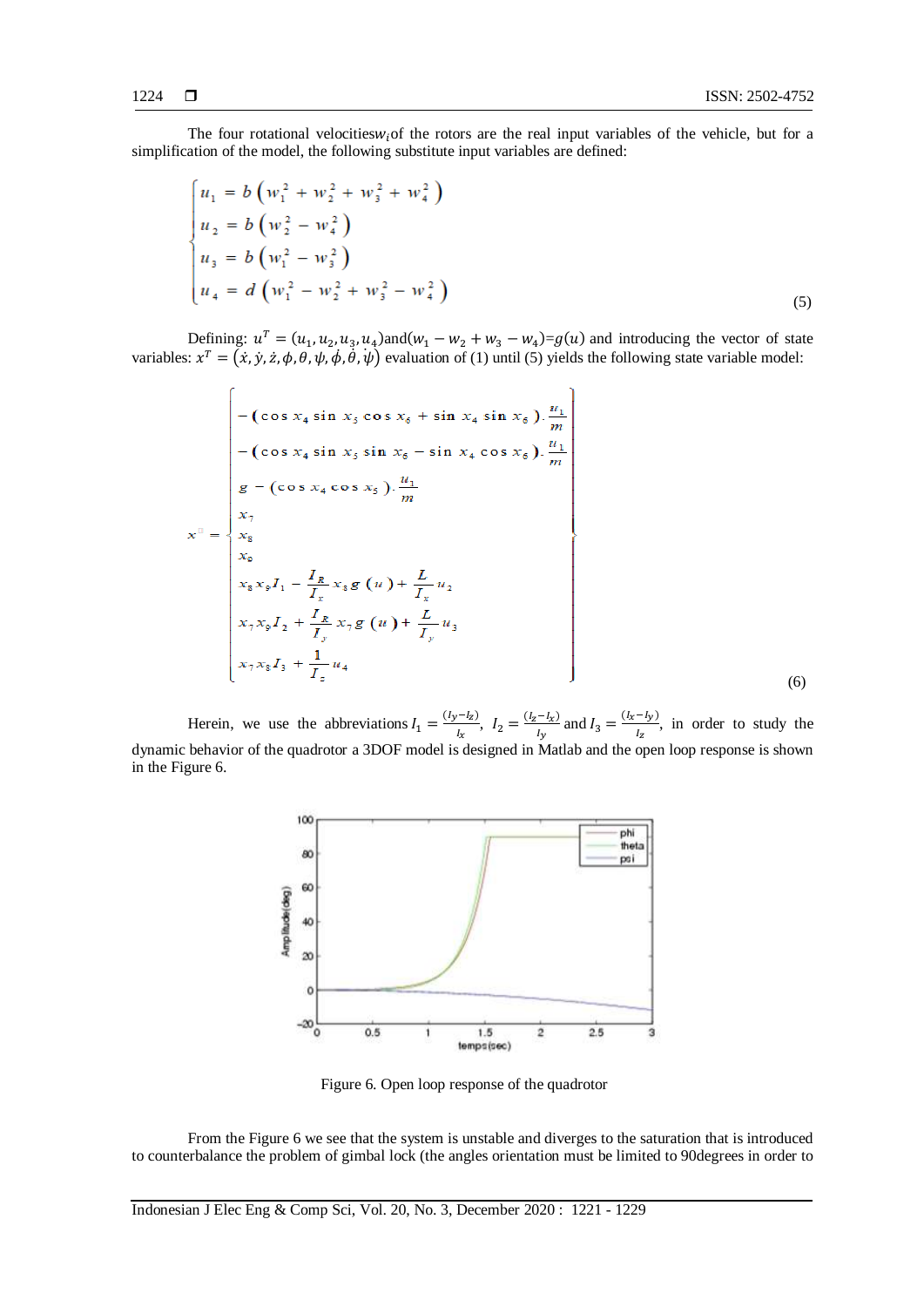keep the model operational). These equations are used to well describing the aerodynamic vehicle study, because of the possibility of formulating them from trimmed aerodynamic data and simple autopilot designs. Nevertheless, they give a realistic picture of the translational and rotational dynamics unless large angles and cross-coupling effects dominate the simulations.

# **3. CONTROL INVESTIGATION**

The controller of vehicle has the task of stabilization of desired orientation (attitude). In order to achieve and maintain a desired angle orientation. In this section we will discuss the ability of PD-CTC controller to stabilize the attitude of quadrotor, first we need to decompose the state space vector and take just the three angles of orientation  $(\phi, \theta, \psi)$ . The PD-CTC controller is applied to a nonlinear systems so for this reason is not to linearize our system, we choose to take some assumptions that can help us to easily manipulate the orientation and applied the controller, first, the gyroscopic effect is neglected because the rotor inertia is very small with relative to the quadrotor inertia, the structure of quadrotor is fully symmetric and the inertia matrix is diagonal because the coupled inertia between axis is very low with relative to the inertia of each axis, as shown in Figure 7.



Figure 7. PD-CTC control of the quadrotor

The computed torque algorithm to develop the control allowing the system to follow the desired trajectory. We consider the tracking error:

$$
e_z = z - z_r \tag{7}
$$

 $V_r$ : is the desired velocity. Its derivative is computed as:

$$
\dot{e}_z = \dot{z} - \dot{z}_r \tag{8}
$$

The nonlinear feedback control law that guarantees tracking of desired trajectory. Selecting Proportional plus derivative (PD) feedback for U (t) results in the PD-computed torque controller [7], the final control is:

$$
U_1 = \frac{(z_r - K_{z1}e_z - K_{z2}e_z - g)m}{\cos x_4 \cos x_5} \tag{9}
$$

and the resulting linear error dynamics are:

$$
(\ddot{z}_{ref} - K_{z1}e_z - K_{z2}\dot{e}_z) = 0 \tag{10}
$$

According to linear system theory, convergence of the tracking error to zero is guaranteed: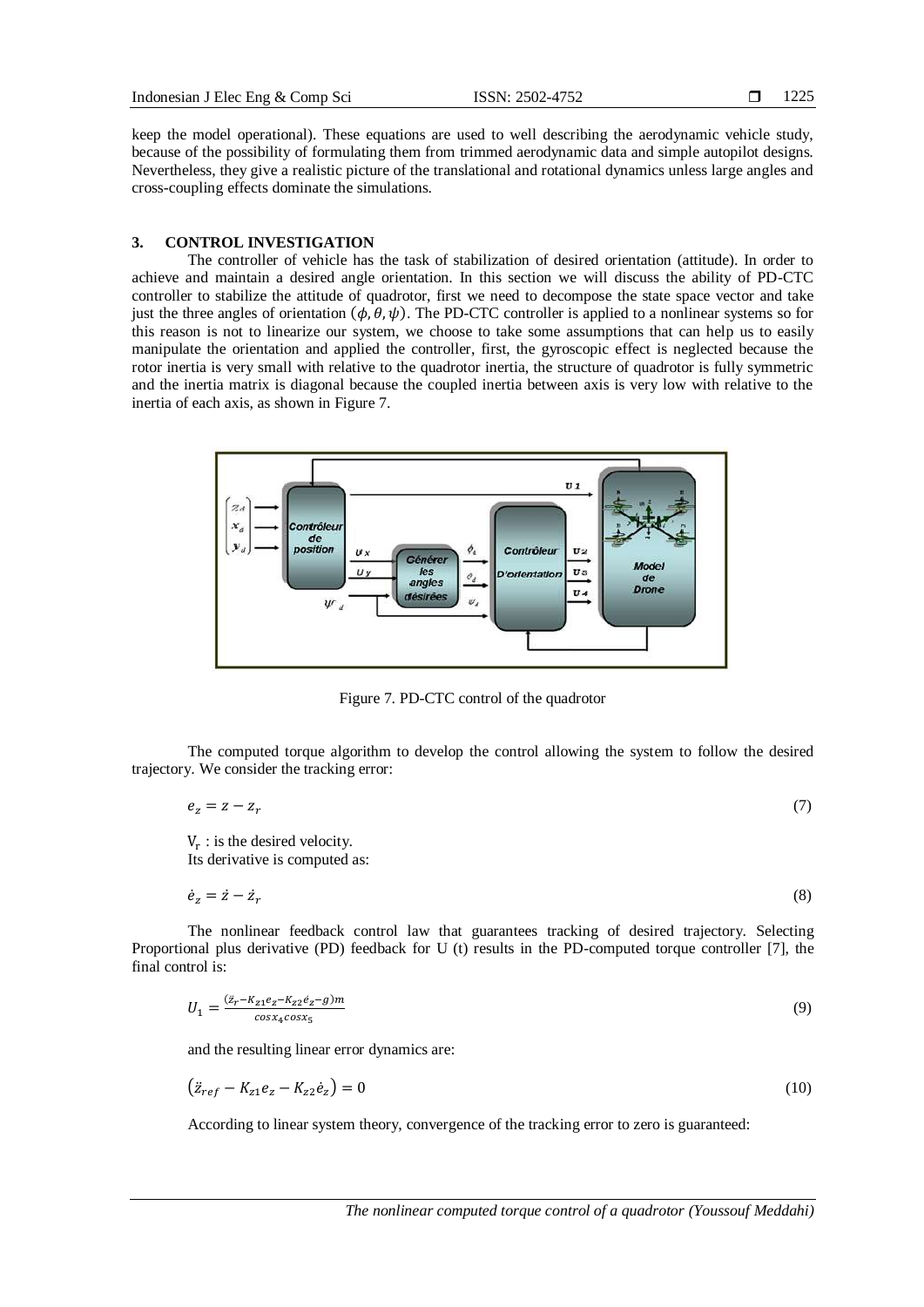$$
\begin{cases}\nu_2 = \frac{l_x}{L} \left( \ddot{x}_{4_{ref}} - K_{4_1} e_{4_7} - K_{4_2} \dot{e}_{x_4} - x_8 x_9 I_1 - \frac{l_R}{l_x} g(u) x_8 \right) \\
u_3 = \frac{l_y}{L} \left( \ddot{x}_{5_{ref}} - K_{5_1} e_{x_5} - K_{5_2} \dot{e}_{x_5} - x_7 x_9 I_2 - \frac{l_R}{l_y} g(u) x_7 \right) \\
u_4 = I_z \left( \ddot{x}_{6_{ref}} - K_{6_1} e_{x_6} - K_{6_2} \dot{e}_{x_6} - x_7 x_8 I_3 \right) \\
x_5 = \arcsin \left( \frac{\left[ -\frac{m}{u_1} (\dot{x}_{ref} - K_{x1} e_{z} - K_{x2} \dot{e}_{x}) + \sin x_4 \cos x_6 \right]}{\cos x_4 \sin x_6} \right) \\
x_4 = \arccos \left( \frac{\left[ -\frac{m}{u_1} (\dot{y}_{ref} - K_{y1} e_{y} - K_{y2} \dot{e}_{y}) - \sin x_4 \sin x_6 \right]}{\cos x_6 \sin x_5} \right)\n\end{cases}
$$
\n(11)

where  $K_{X1}$ ,  $K_{X2}$ ,  $K_{Y1}$ ,  $K_{Y2}$ ,  $K_{Z1}$  and  $K_{Z2}$  are the coefficients ensuring stability and positive constants. Where: l is the arm length of quadrotor,  $(U_2, U_3, U_4)$  are controllers,  $(I_{xx}, I_{yy}, I_{zz})$  are the moments of inertia of quadrotor and  $(\ddot{\phi}, \ddot{\theta}, \ddot{\psi})$  are angular accelerations.

The four rotors are coupled two by two in order to counterbalance the gyroscopic effect so from the Figure 7 we can see that there are two pwm motors which began positive and attenuate until they vanish and the two others began negative and arise until they vanish this indicate that these two motors must rotate in opposite with the two others for the reason mentioned above.

### **4. SIMULATION RESULTS**

To evaluate the designed control system, repetitive simulation tests were performed via numerical simulation. The control system was simulated using the variable step Runge-Kutta integrator in MATLAB. The airship is tested in simulation in order to validate motion planning algorithm considering the proposed Computed Torque controller.

Figures 8 and 10 show the tracking of desired trajectory by the simulated one and the evolution of the X4-flyer and its stabilisation in 3D displacement for the the straight circle and conical trajectories respectively. The simulation results of PD-CTC control with accurate parameters and without external disturbances and to confirm the robustness of proposed trajectory tracking control method. As illustrated in the above figures, the convergence to the trajectory is guaranteed after a transient behavior. It can be observed that the X4 platform tends to the target point precisely, which demonstrates that the proposed approach succeeds in station keeping control for the X4-flyer platform with minimum energy (see Figure 9). Simulation results with the quadrotor helicopter starting with initial condition different from the reference trajectory (see Figure 11).

The results performance of this technique are discussed and compared to the results presented in [22, 23]. The simulation results showed that the quadrotor UAV can be stabilized at the desired with minimum energy in control effort. PD-CTC in this paper has shown better performance of X4.



Figure 8. Result of position trajectories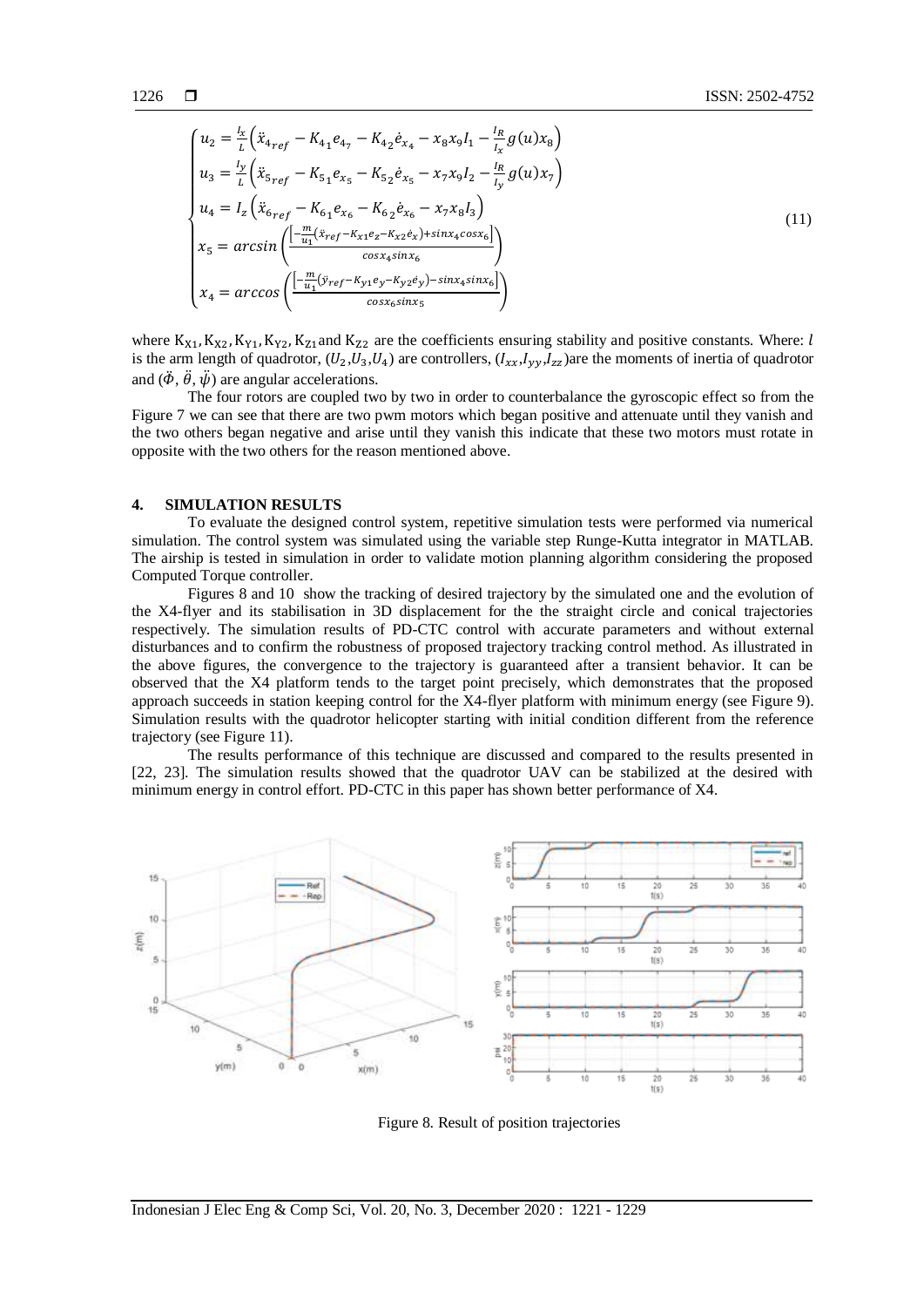

Figure 9. Results of the controllers



Figure 10. Result of the conical trajectories



Figure 11. Result of the conical trajectories with initial conditions

*The nonlinear computed torque control of a quadrotor (Youssouf Meddahi)*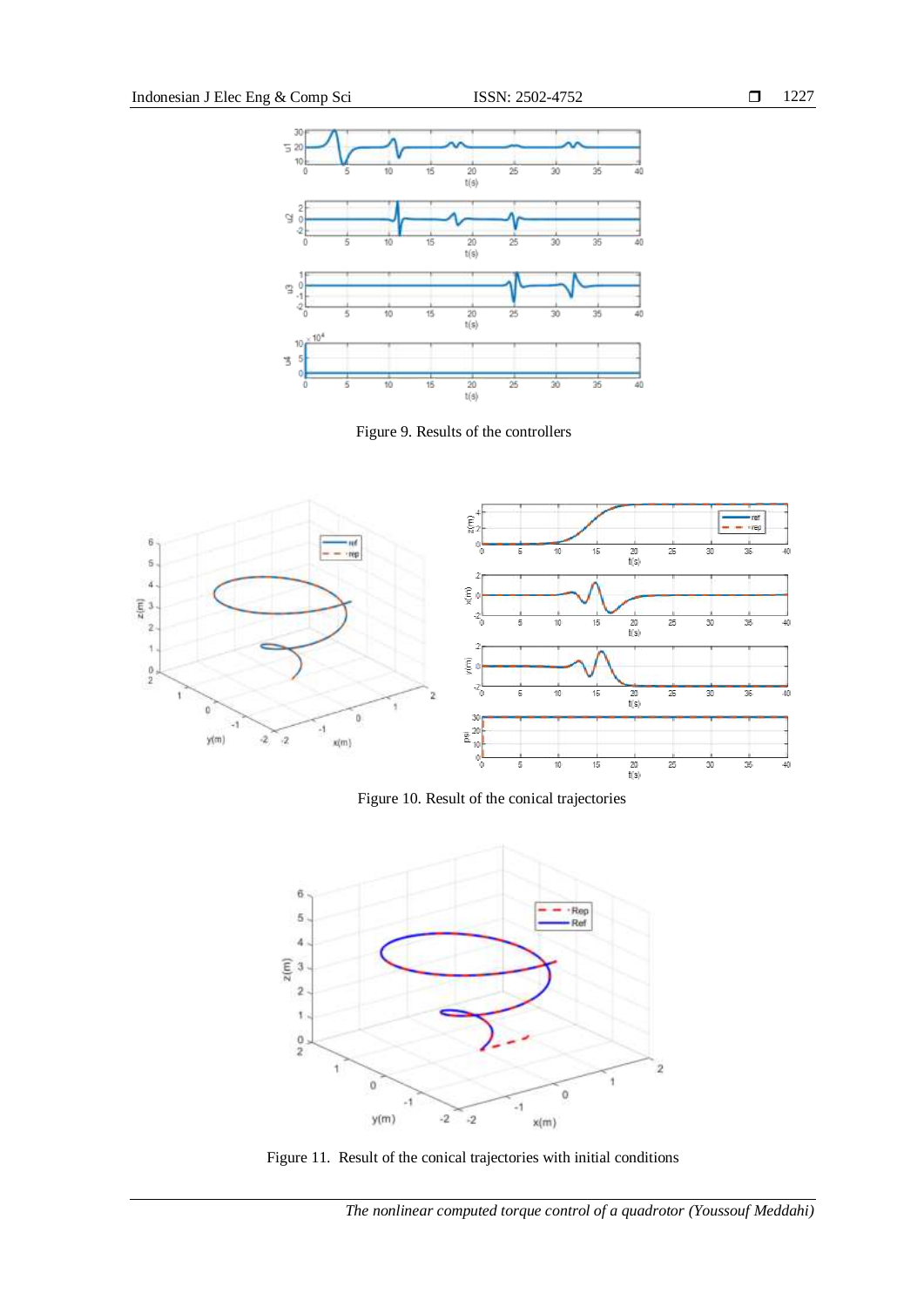## **5. CONCLUSION**

The nonlinear computed torque control for a quadrotor is investigated in this paper. The simulation results demonstrate the X4 can stabilize at the desired with minimum energy in control effort. Further investigations are undergoing on robust controllers that would be able compensate noise effects and parameters mismatch, to be afterwards implemented on a real time experimental setup. Obstacles avoidance and flying multi-drone are also envisaged in a related research work.

### **REFERENCES**

- [1] S. McGilvray, A.Tayebi, "Attitude Stabilization of a VTOL Quadrotor Aircraft*," IEEE Trans on control systems technology*, Vol.14, pp.562-571, 2006
- [2] S. Bouabdallah, R. Siegwart, *"Backstepping and Sliding mode Techniques Applied to an Indoor Micro Quadrotor,"* In Proc. of the IEEE Inter Conf on Robotics and Automation, pp. 2247 2252, 2005.
- [3] L. Beji K. M. Zemalache and H. Marref," Control of an under- actuated system: Application to a four rotors rotorcraft," *IEEE Inter Conf on Robotics and Biomimetics*, pp. 404 – 409, 2005.
- [4] P. Castillo, A. Dzul, R. Lozano," Real-time stabilization and tracking of a four-rotor mini rotorcraft". *IEEE Trans. On Control Systems Technology*, Vol.12, No. 4, July 2004, pp. 510 - 516, 2004.
- [5] H. Voos. *"Nonlinear Control of a Quadrotor Micro-UAV using Feedback-Linearization*," In Proc. of the IEEE Inter Conf on Mechatronics (ICM 2009), Malaga, Spain, 2009.
- [6] P. McKerrow, *"Modeling the Draganflyer for-rotor helicopter*", Proceedings of the 2004 IEEE Inter. Conf. on Rob. & Automation, New Orleans, LA, 2004, pp. 3596-3601.
- [7] S. Bouabdallah, P. Murrieri, and R. Siegwart*, "Design and Control of an Indoor Micro Quadrotor",* Proceedings of the 2004 IEEE International Conference on Robotics & Automation, New Orleans, LA, 2004, pp. 4393-4398.
- [8] H. Bouadi, M. Bouchoucha and M. Tadjine, "Sliding Mode Control based on Backstepping Approach for an UAV Type-Quadrotor", *International Journal of Applied Mathematics and Computer Sciences*, Vol. 4 No. 1, 2008.
- [9] J. Colorado, A. Barrientos, A. Martinez, B. Lafaverges, and J. Valente, *"Mini-quadrotor Attitude Control based on Hybrid Backstepping and Frenet-Serret Theory"*, IEEE, International Conference on Robotics and Automation (ICRA), 2010.
- [10] Zachary T. Dydek, Anuradha M. Annaswamy and Eugene Lavretsky, "Adaptive Control of Quadrotor UAVs in the Presence of Actuator Uncertainties", American Institute of Aeronautics and Astronautics (AIAA), Atlanta, Georgia, April 2010.
- [11] Zhou Fang, Zhang Zhi, Liang Jun and Wang Jian, *"Feedback Linearization and Continuous Sliding Mode Control for a Quadrotor UAV"*, Proceedings of the 27th Chinese Control Conference July, Kunming, Yunnan, China, 2008.
- [12] DongBin Lee, Timothy C. Burg, Darren M. Dawson, Dule Shu, Bin Xian and Enver Tatlicioglu, "Robust Tracking Control of an Underactuated Quadrotor Aerial-Robot Based on a Parametric Uncertain Model", Clemson University CRB, Technical report, 2009.
- [13] Daewon Lee, H. Jin Kim, and Shankar Sastry, "Feedback Linearization vs. Adaptive Sliding Mode Control for a Quadrotor Helicopter", *International Journal of Control, Automation, and Systems*, Vol. 7, N. 3, pp 419–428, 2009.
- [14] Alaeddin Bani Milhim, Youmin Zhang and Camille-Alain Rabbath, "Gain Scheduling Based PID Controller for Fault Tolerant Control of a Quad- Rotor UAV", American Institute of Aeronautics and Astronautics (AIAA), Atlanta, Georgia, 20-22 April 2010.
- [15] Alexis K. Nikolakopoulos, G. Tzes*, "Constrained optimal attitude control of a quadrotor helicopter subject to wind-gusts: Experimental studies"*, American Control Conference (ACC), 2010, pp 4451-4455.
- [16] Guilherme V. Raffo, Manuel G. Ortegaa and Francisco R. Rubio, *"An integral predictive/nonlinear H control structure for a quadrotor helicopter"*, Automatica, Vol. 46, N. 1, January 2010, pp 29-39.
- [17] K. Zemalache Meguenni, Abdelhamid Drif, M.Tahar, Ryadh Hadj Mokhneche, L. Mostefai and M. R. Benhadria "Fuzzy Integral Sliding Mode Controller for an Autonomous Helicopter", *Journal of Cybernetics and Informatics (JCI)*, pp. 13-27, Vol. 13, 2012.
- [18] K. Zemalache Meguenni, M. Tahar, M. Benhadria and Y. Bestaoui, "Integral Backstepping Controller for an Autonomous Helicopter", *International Review of Aerospace Engineering (IREASE),* Vol. 3, N. 5, October 2010, pp. 257-267.
- [19] Zongyu Zuo, Ming Zhu and Zewei Zheng, "Trajectory Tracking Control of a Quadrotor Unmanned Mini-Helicopter", 48th AIAA Aerospace Sciences Meeting Including the New Horizons Forum and Aerospace Exposition, Orlando, Florida, January 2010.
- [20] K. M. Zemalache, L. Beji and H. Maaref, "Two Inertial Models of X4-Flyers Dynamics, Motion Planning and Control", *Journal of the Integrated Computer-Aided Engineering (ICAE),* Vol. 14, N. 2, January 2007, PP. 107– 119.
- [21] K. M. Zemalache and H. Maaref, "Controlling a drone: Comparison between a based model method and a fuzzy inference system", Journal of Applied Soft Computing, Vol.9, N 2, 2009, pp. 553-562.
- [22] Noordin1, M. A. M. Basri2, Z. Mohamed, "Sliding mode control for altitude and attitude stabilization of quadrotor UAV with external disturbance", *IJEEI*, Vol. 7, No. 2, June 2019, pp. 203~210.
- [23] Yuan Chen , Kangling Wang and Wei Chen, "Adaptive fuzzy depth control with trajectory feedforward compensator for autonomous underwater vehicles", *Advances in Mechanical Engineering* 2019, Vol. 11(3) 1–12

Indonesian J Elec Eng & Comp Sci, Vol. 20, No. 3, December 2020 : 1221 - 1229